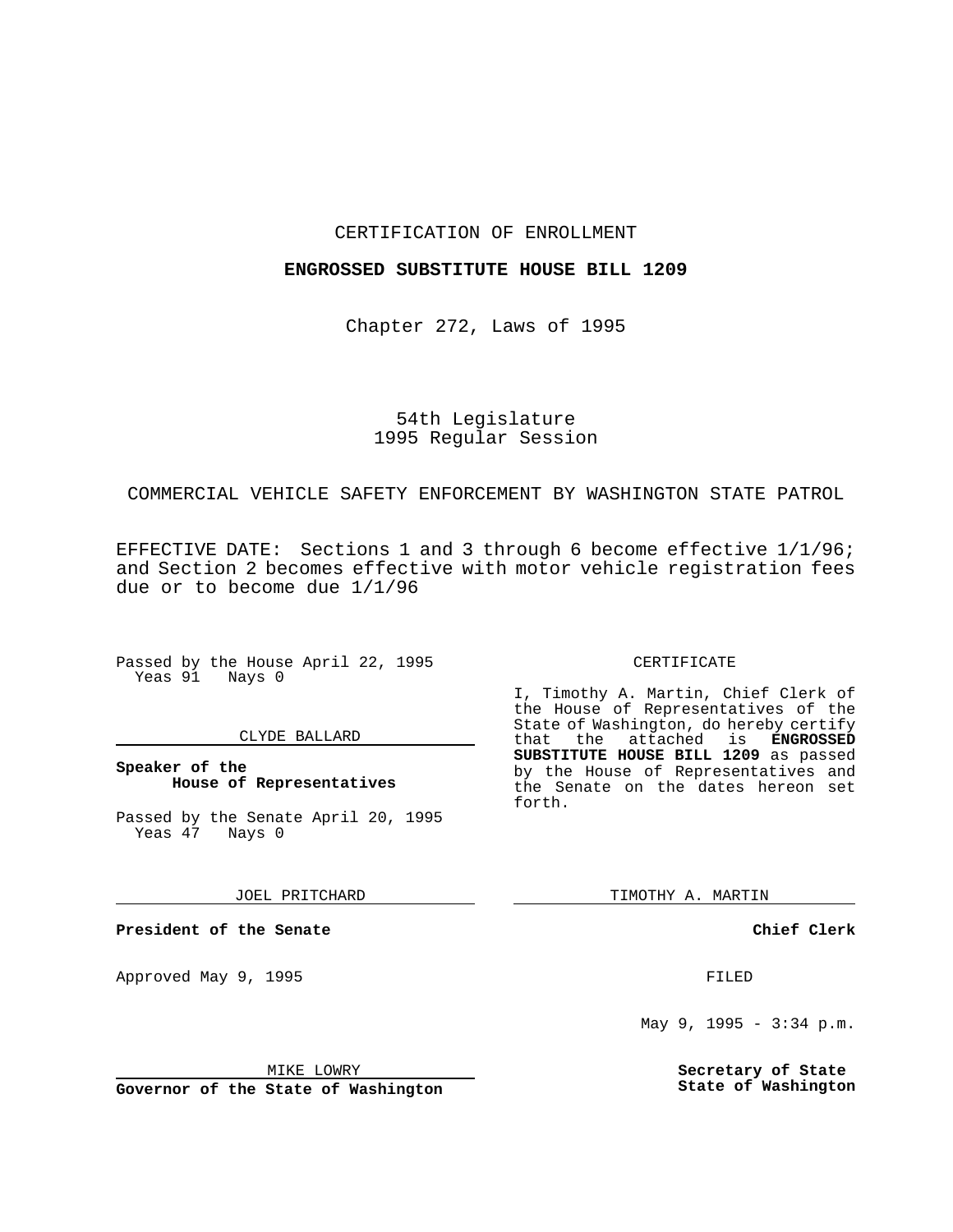## **ENGROSSED SUBSTITUTE HOUSE BILL 1209** \_\_\_\_\_\_\_\_\_\_\_\_\_\_\_\_\_\_\_\_\_\_\_\_\_\_\_\_\_\_\_\_\_\_\_\_\_\_\_\_\_\_\_\_\_\_\_

\_\_\_\_\_\_\_\_\_\_\_\_\_\_\_\_\_\_\_\_\_\_\_\_\_\_\_\_\_\_\_\_\_\_\_\_\_\_\_\_\_\_\_\_\_\_\_

AS AMENDED BY THE SENATE

Passed Legislature - 1995 Regular Session

## **State of Washington 54th Legislature 1995 Regular Session**

**By** House Committee on Transportation (originally sponsored by Representatives K. Schmidt, Mielke, Johnson, Quall, Mitchell, Buck, Romero, Horn and Huff)

Read first time 02/22/95.

 AN ACT Relating to commercial vehicle safety enforcement by the Washington state patrol; amending RCW 81.80.330; adding new sections to chapter 46.32 RCW; creating a new section; repealing RCW 81.80.145; prescribing penalties; and providing an effective date.

5 BE IT ENACTED BY THE LEGISLATURE OF THE STATE OF WASHINGTON:

6 NEW SECTION. **Sec. 1.** A new section is added to chapter 46.32 RCW 7 to read as follows:

 (1) The Washington state patrol is responsible for enforcement of safety requirements for commercial motor vehicles, including but not limited to terminal safety audits. Those carriers that have terminal operations in this state are subject to the patrol's terminal safety 12 audits.

13 (2) This section does not apply to:

 (a) Motor vehicles owned and operated by farmers in the transportation of their own farm, orchard, or dairy products, including livestock and plant or animal wastes, from point of production to 17 market or disposal; or supplies or commodities to be used on the farm, orchard, or dairy;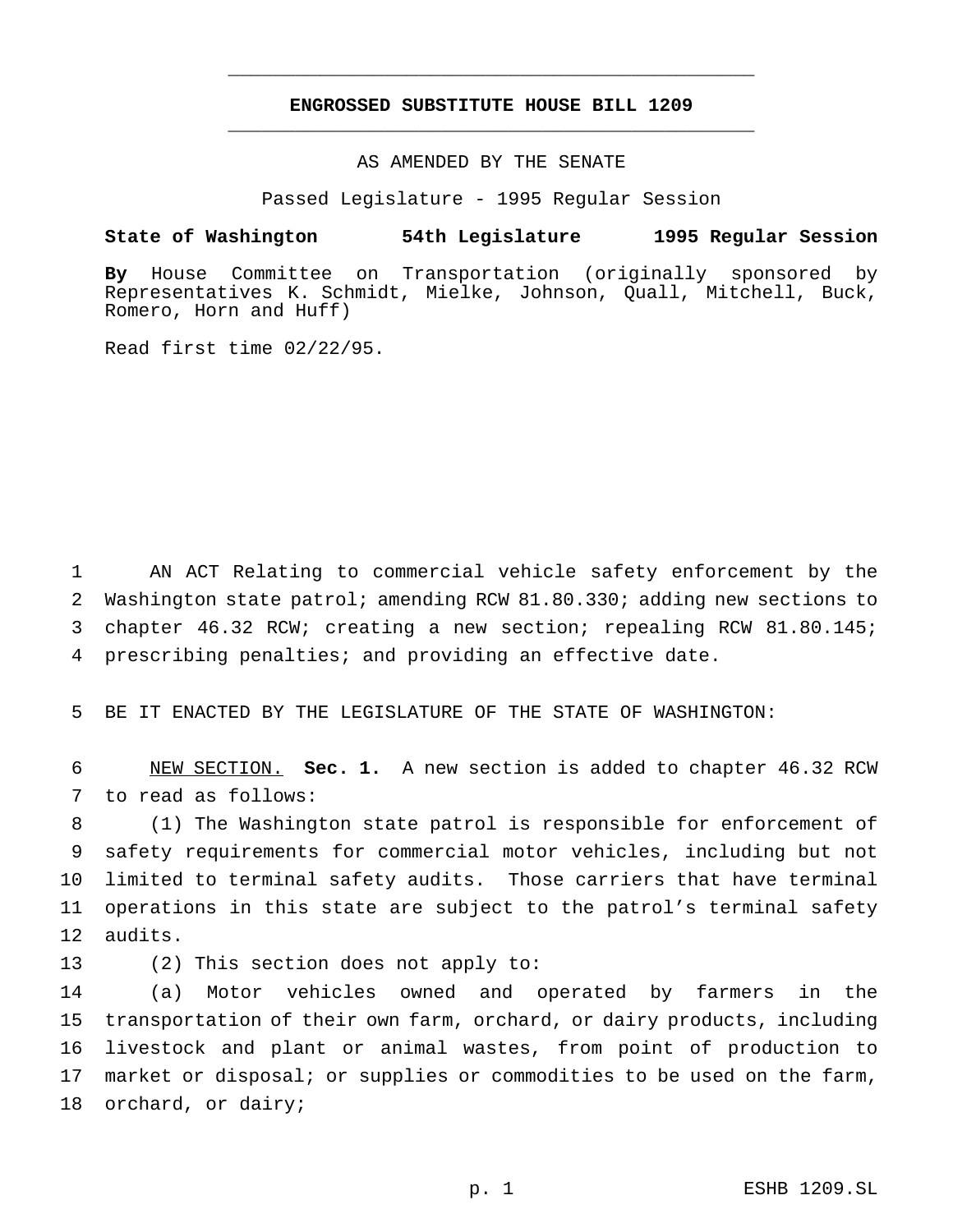(b) Commercial motor carriers subject to economic regulation under chapters 81.68 (auto transportation companies), 81.70 (passenger charter carriers), 81.77 (solid waste collection companies), 81.80 (motor freight carriers), and 81.90 (limousine charter carriers) RCW; and

(c) Vehicles exempted from registration by RCW 46.16.020.

 NEW SECTION. **Sec. 2.** A new section is added to chapter 46.32 RCW to read as follows:

 The department shall collect a fee of ten dollars, in addition to all other fees and taxes, for each motor vehicle base plated in the state of Washington that is subject to highway inspections and terminal audits under section 1 of this act, at the time of registration and renewal of registration under chapter 46.16 or 46.87 RCW. Refunds will not be provided for fees paid under this section when the vehicle is no longer subject to section 1 of this act. The department may deduct an amount equal to the cost of administering the program. All remaining fees shall be deposited with the state treasurer and credited to the state patrol highway account of the motor vehicle fund.

 NEW SECTION. **Sec. 3.** A new section is added to chapter 46.32 RCW to read as follows:

 In addition to all other penalties provided by law, a commercial motor vehicle that is subject to terminal safety audits under this chapter and an officer, agent, or employee of a company operating a commercial motor vehicle who violates or who procures, aids, or abets in the violation of this title or any order or rule of the state patrol is liable for a penalty of one hundred dollars for each violation. Each violation is a separate and distinct offense, and in case of a continuing violation every day's continuance is a separate and distinct violation.

 The penalty provided in this section is due and payable when the person incurring it receives a notice in writing from the patrol describing the violation and advising the person that the penalty is due. The patrol may, upon written application for review, received within fifteen days, remit or mitigate a penalty provided for in this section or discontinue a prosecution to recover the penalty upon such terms it deems proper and may ascertain the facts upon all such applications in such manner and under such rules as it deems proper.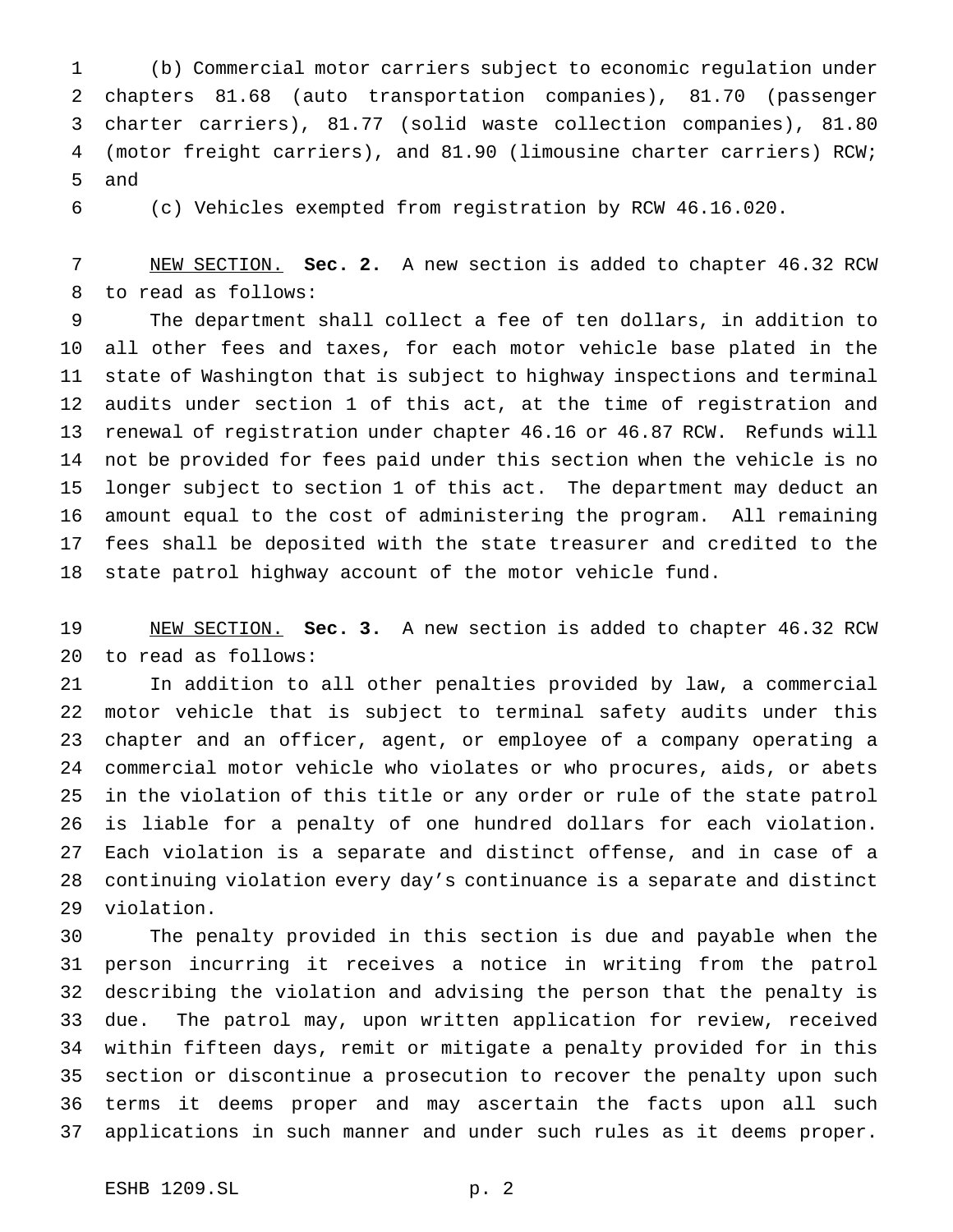If the amount of the penalty is not paid to the patrol within fifteen days after receipt of the notice imposing the penalty, or application for remission or mitigation has not been made within fifteen days after the violator has received notice of the disposition of the application, the attorney general shall bring an action in the name of the state of Washington in the superior court of Thurston county or of some other county in which the violator does business, to recover the penalty. In all such actions the procedure and rules of evidence are the same as an ordinary civil action except as otherwise provided in this chapter. All penalties recovered under this section shall be paid into the state treasury and credited to the state patrol highway account of the motor vehicle fund.

 NEW SECTION. **Sec. 4.** (1) All powers, duties, and functions of the utilities and transportation commission pertaining to safety inspections of commercial vehicles, including but not limited to terminal safety audits, except for those carriers subject to the economic regulation of the commission, are transferred to the Washington state patrol.

 (2)(a) All reports, documents, surveys, books, records, files, papers, or written material in the possession of the utilities and transportation commission pertaining to the powers, functions, and duties transferred shall be delivered to the custody of the Washington state patrol. All cabinets, furniture, office equipment, motor vehicles, and other tangible property employed by the utilities and transportation commission in carrying out the powers, functions, and duties transferred shall be made available to the Washington state patrol. All funds, credits, or other assets held in connection with the powers, functions, and duties transferred shall be assigned to the Washington state patrol.

 (b) Any appropriations made to the utilities and transportation commission for carrying out the powers, functions, and duties transferred shall, on the effective date of this act, be transferred and credited to the Washington state patrol.

 (c) Whenever any question arises as to the transfer of any personnel, funds, books, documents, records, papers, files, equipment, or other tangible property used or held in the exercise of the powers and the performance of the duties and functions transferred, the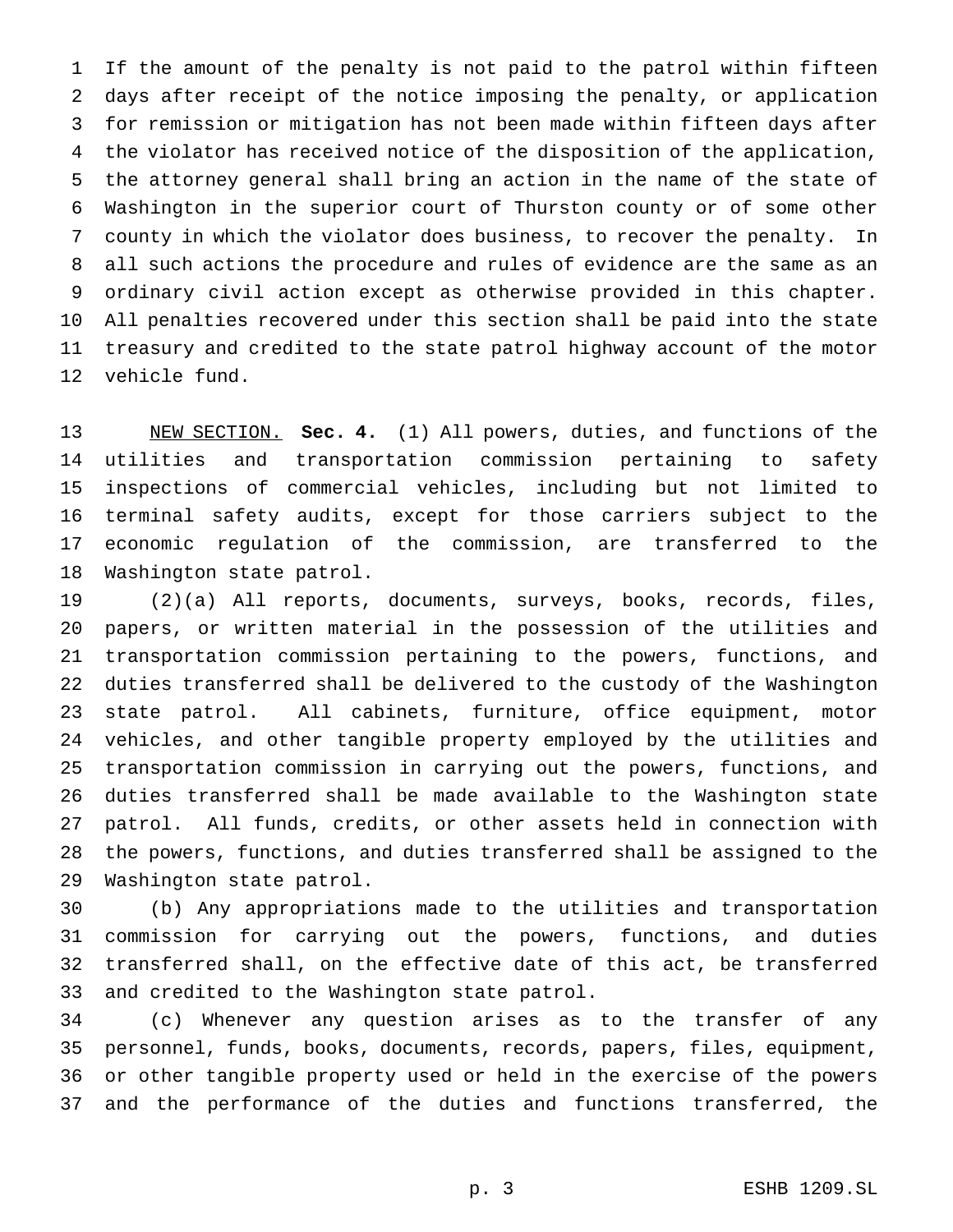director of financial management shall make a determination as to the proper allocation and certify the same to the state agencies concerned.

 (3) All employees of the utilities and transportation commission engaged in performing the powers, functions, and duties transferred are transferred to the jurisdiction of the Washington state patrol. All employees classified under chapter 41.06 RCW, the state civil service law, are assigned to the Washington state patrol to perform their usual duties upon the same terms as formerly, without any loss of rights, subject to any action that may be appropriate thereafter in accordance with the laws and rules governing state civil service. These employees will only be transferred upon successful completion of the Washington state patrol background investigation.

 (4) All rules and all pending business before the utilities and transportation commission pertaining to the powers, functions, and duties transferred shall be continued and acted upon by the Washington state patrol. All existing contracts and obligations remain in full force and shall be performed by the Washington state patrol.

 (5) The transfer of the powers, duties, functions, and personnel of the utilities and transportation commission does not affect the validity of any act performed before the effective date of this act.

 (6) If apportionments of budgeted funds are required because of the transfers directed by this section, the director of financial management shall certify the apportionments to the agencies affected, the state auditor, and the state treasurer. Each of these shall make the appropriate transfer and adjustments in funds and appropriation accounts and equipment records in accordance with the certification.

 (7) Nothing contained in this section alters an existing collective bargaining unit or the provisions of an existing collective bargaining agreement until the agreement has expired or until the bargaining unit has been modified by action of the personnel board as provided by law.

 **Sec. 5.** RCW 81.80.330 and 1980 c 132 s 3 are each amended to read as follows:

 The commission is hereby empowered to administer and enforce all 34 provisions of this chapter and to inspect the vehicles, books, and 35 documents of all "motor carriers" and the books, documents, and records of those using the service of the carriers for the purpose of discovering all discriminations and rebates and other information pertaining to the enforcement of this chapter and shall prosecute